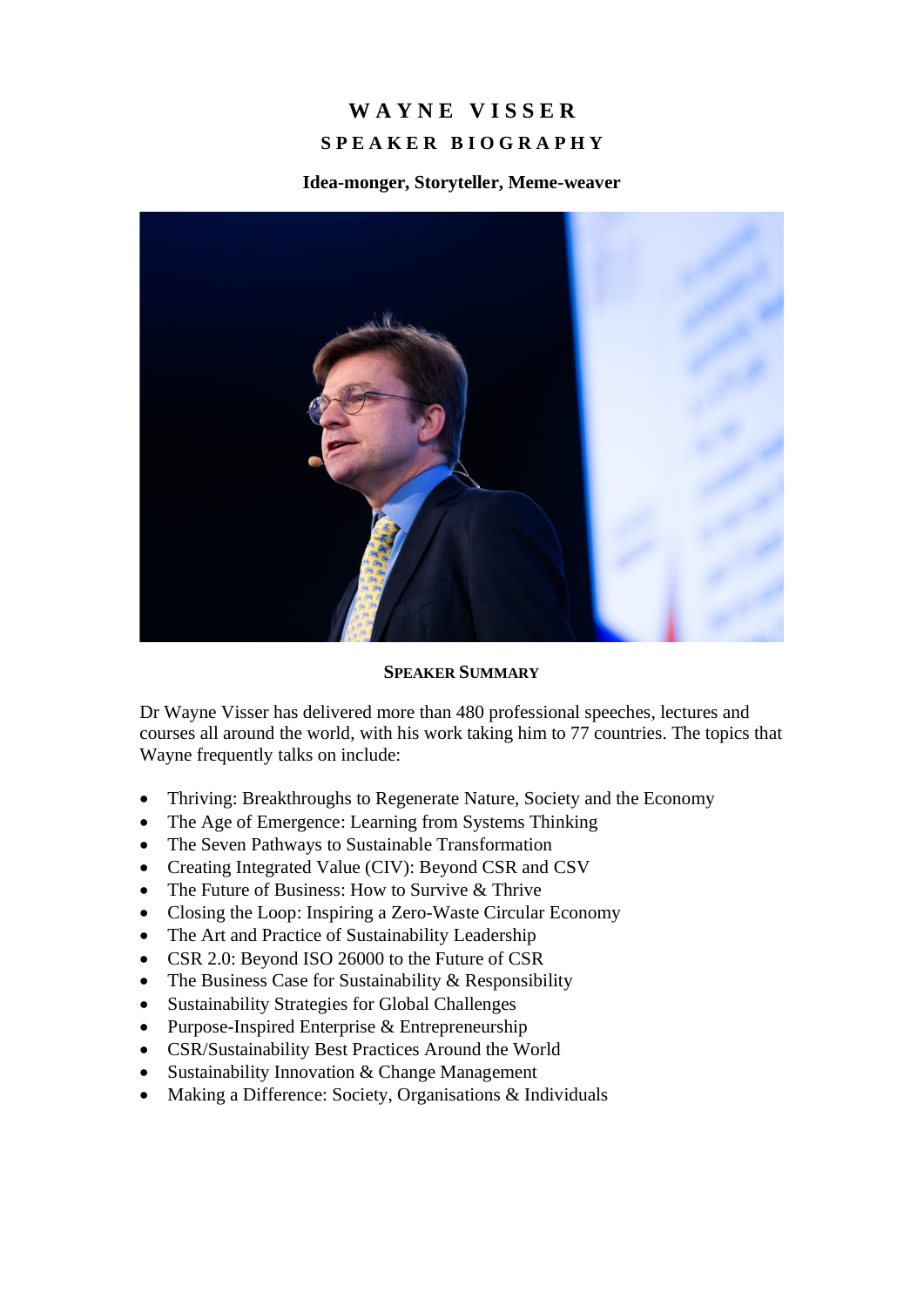### **AUDIENCE / CLIENT FEEDBACK**

- "You delivered exactly what we wanted in terms of getting some thought provoking issues out there for the audience to start contemplating as we started off the day." – *International Finance Corporation*, World Bank Group, USA
- "The client sang your praises and said you were absolutely fantastic. So thank you for being so great!" – *Speakers Corner, UK*
- "Everyone talking about how your session was the best of the week! We want more Wayne (in person)!" –*University of Cambridge*, UK
- "Prof. Visser is a natural presenter with great story-telling skills. He is a very efficient and insightful speaker who definitely had a message to deliver to the sector. His speech was thought-provoking and inspiring for all" – *European Petrochemical Association*
- "Very informative and helpful" *Korea Institute for Strategic Social Responsibility*, South Korea
- "My favourite [speaker]. He is interactive, uses different mediums, knows subject, is current. I left wanting to go and specialise in sustainability." – *Gordon Institute of Business Science*, South Africa
- "It seems that your presentation has inspired everyone in a special way there was a sense of urgency and needed action for sustainable projects" – *Randstad*, Belgium
- "Very inspiring and encouraging for the Sri Lankan attendees" *CSR Sri Lanka*, Sri Lanka
- "One of the greatest courses ever, nothing bad to say." Kedge Business School, *University of Bordeaux*, France
- "Your participation highly contributed to the success of the conference and helped to give key messages and important information to attendees." – *Caspian Event Organisers*, Azerbaijan
- "Everyone was extremely positive about the event afterwards and very impressed by your comprehensive knowledge, your convincing argument and the great clarity and persuasiveness with which you delivered your message." – *University of Winchester*, UK

## **BIOGRAPHICAL SUMMARY**

Dr Wayne Visser is an idea-monger, storyteller, and meme weaver. He is a globally recognized Cambridge "pracademic" and the author of 41 books, including [Thriving:](https://www.amazon.com/Thriving-Breakthrough-Movement-Regenerate-Society/dp/1639080074/)  [The Breakthrough Movement to Regenerate Nature, Society, and the Economy.](https://www.amazon.com/Thriving-Breakthrough-Movement-Regenerate-Society/dp/1639080074/) His work as a champion for thriving, strategy analyst, sustainability academic, documentary filmmaker, and professional speaker has taken him to 77 countries. He has been listed as one of the world's top 10 most influential faculty thinkers on social media on issues of responsible business, a top 100 influencer on corporate social responsibility and sustainable business, a top 100 thought leader in trustworthy business, and a top 100 sustainability leader.

Dr. Visser currently serves as head tutor, fellow, and lecturer at the University of Cambridge Institute for Sustainability Leadership, as well as professor of Integrated Value at Antwerp Management School, where he holds the world's first academic chair in sustainable transformation, supported by BASF, Port of Antwerp, and Randstad. He is also a director of the think tank and media company Kaleidoscope Futures, founder of CSR International and Global Advisory Board member of Asia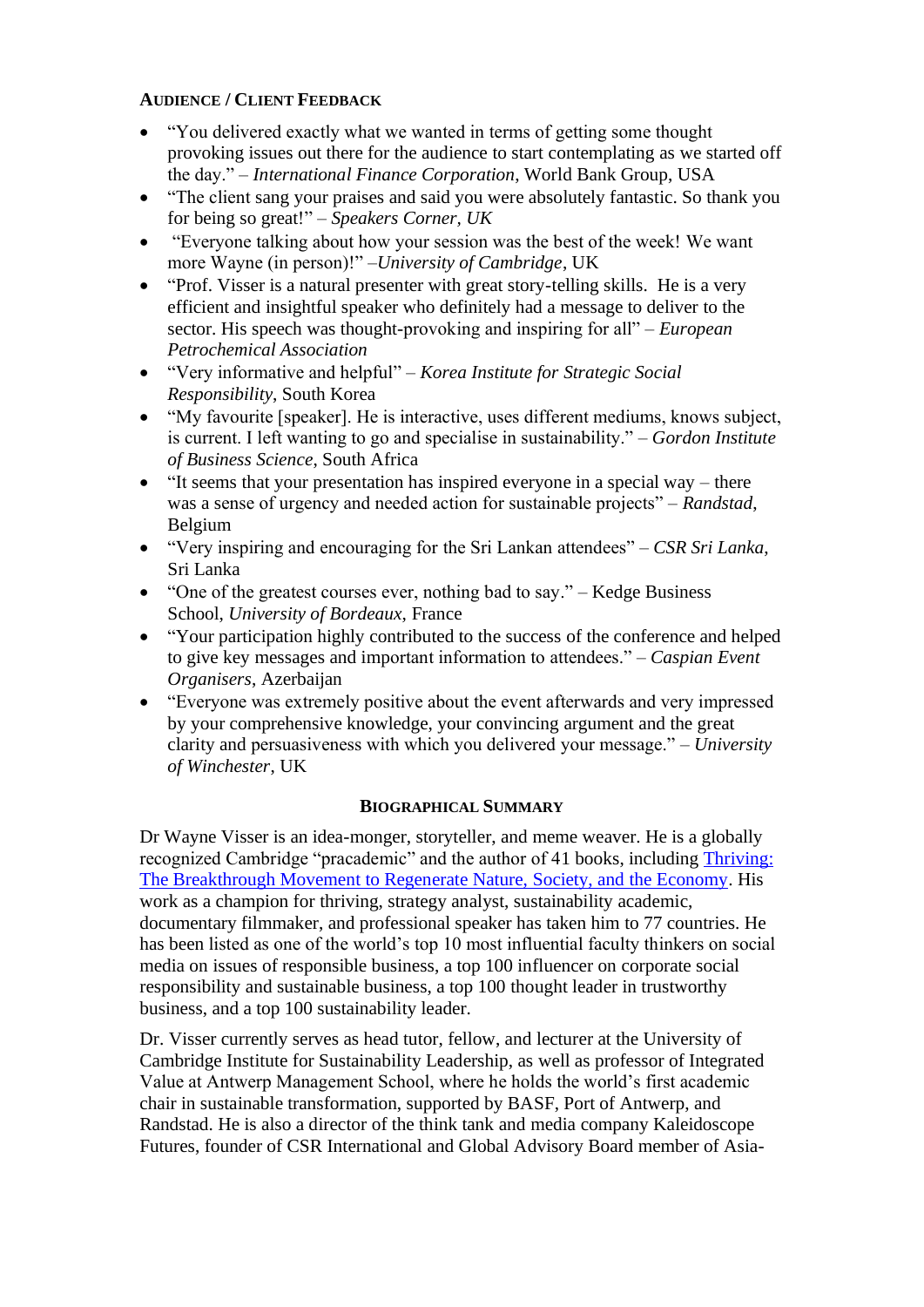based BCorp, IMPACTO. Previous roles include director of Sustainability Services for KPMG and strategy analyst for Capgemini in South Africa.

### **LECTURES, COURSES, WORKSHOPS, CONFERENCE PAPERS & KEYNOTE SPEECHES**

**ARGENTINA** – Beyond CSR to CIV: Creating Integrated Value, Buenos Aires, September 2014.

**ARMENIA** – *CSR, Marketing and Public Relations*, British Council, Eurasia Partnership Foundation, UNDP/Global Compact, Yerevan, Armenia, 16-17 November 2009.

**AUSTRALIA** – *Creating Shared Value*: Revolution or Clever Con? Deakin Business School Alumni Network, Melbourne, May 2014.

**AUSTRIA** – *Why Sustainable Mindsets Matter*, EPCA 52nd Annual Meeting, Vienna, October 2018

**AZERBAIJAN** – *Sustainable Frontiers*: Unlocking Change Through Business, Leadership & Innovation, 1st Azerbaijan Conference on Sustainable Development and Corporate Social Responsibility, Baku, October 2015

**BELGIUM** – *The Six Keys to Thriving*, SDG Forum 2021, Brussels, October 2021

**BRAZIL** – *CSR Trends*: Q & A with Wayne Visser, Pares, Rio de Janeiro, August 2010.

**CANADA** – *Closing the Loop*: Sustainability Innovation and Change Management, Keynote, National Zero Waste Conference 2018, Vancouver, Canada, 8 November 2018

**CHINA** – *The Future of CSR*, China Europe International Business School, Shanghai, June 2010.

**COLOMBIA** – *CSR 2.0*: Towards the Age of Responsibility, Fundesmag (EcoPetrol), Barrancabermeja, October 2013.

**CROATIA** – *Transformational Leadership & Becoming a Future-Fit Organisation*, IDOP, Zagreb, May 2018.

**DENMARK** – *Regeneration*: Creating Integrated Value through Business, Grundfos, Bjerringbro, November 2021

**DOMINICAN REPUBLIC** – *CSR 2.0*: The Future of Corporate Social Responsibility, INTRAS Corporate Social Responsibility 2012 Conference, Santa Domingo, September 2012.

**ECUADOR** – Sustainability Leadership and Social Responsibility, Secretaria de Ambiente del municipio de Quito, Quito, June 2016.

**ESTONIA** – Creating Shared Value Through CSR, MTÜ Vastutustundliku Ettevõtluse Foorum, Tallinn, December 2012.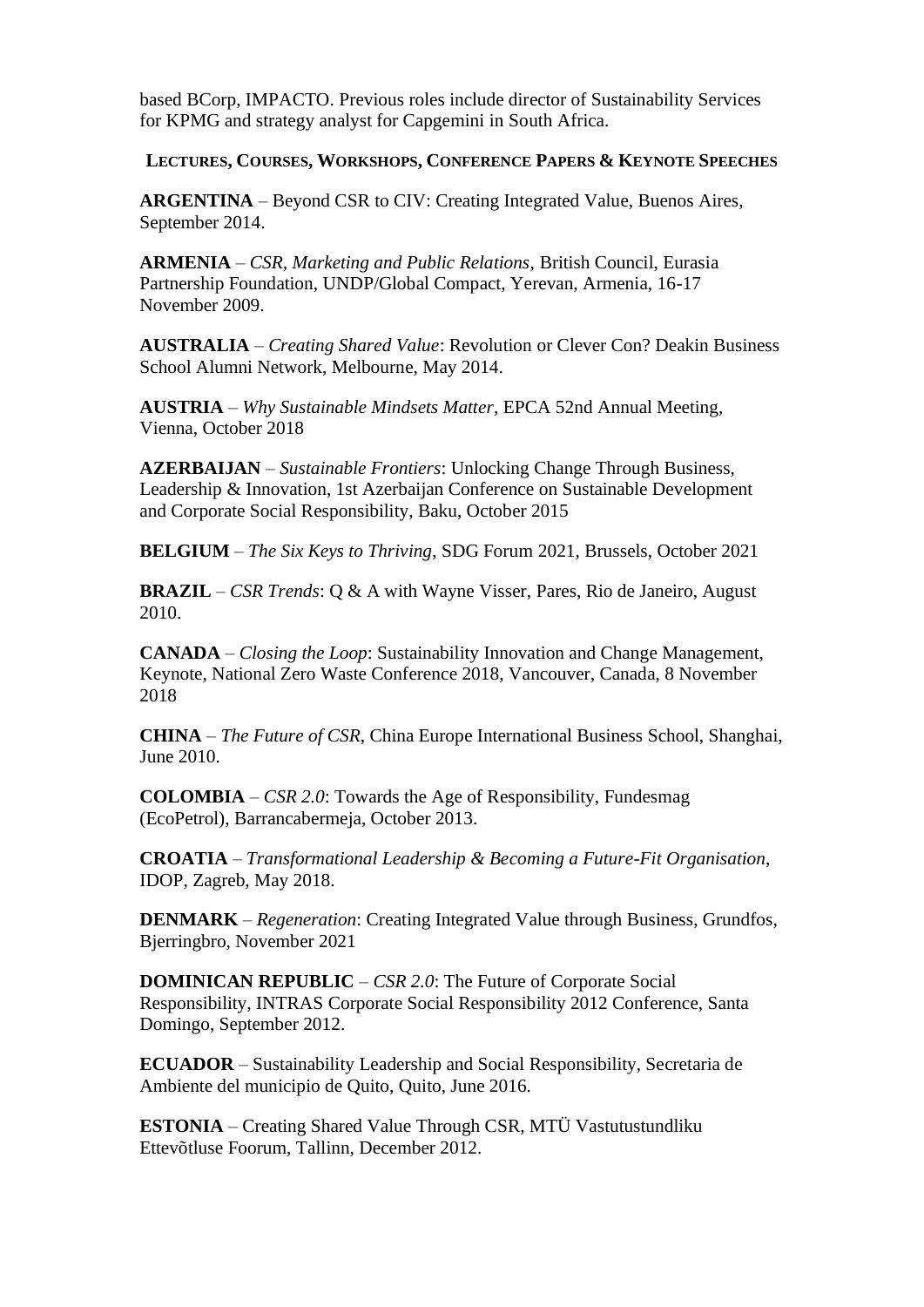**FINLAND** – *Sustainability as a Strategic Choice*: Creating Integrated Value through Thriving, Office of the Prime Minister & Aalto University, September 2021

**FRANCE** – *The Values Dividend*: 7 Ways to Create Integrated Value for Business, the Economy and Society, UCLouvain, Louvain-la-Neuve, January 2019.

**GEORGIA** – *CSR, Marketing and Public Relations*, British Council, Eurasia Partnership Foundation, UNDP/Global Compact, Tbilisi, November 2009.

**GERMANY** – *Innovation for Sustainable Transformation @ Work*: Towards Integrated Value, Sustainability Leaders Congress, Berlin, May 2019.

**GUATEMALA** – *The A to Z of Corporate Social Responsibility*, Inter-American Development Bank Conference on Corporate Social Responsibility, Guatemala City, December 2007.

**HUNGARY** – *The Future of CSR*: What Is The Relationship Between CSR 2.0 and Web 2.0? CSR Hungary conference, Budapest, November 2011.

**INDIA** – *The Future of CSR*: From Corporate Social Responsibility to Creating Integrated Value, International Workshop on 'Governance of State Owned Enterprises', New Delhi, December 2015.

**ITALY** – *Scanning the Horizon*: The current state of play and what's next in the global fight for healthy seas, Ocean Race Summit, Genoa, September 2019.

**JORDAN** – CSR Benchmarking & The Future, Wazayef Masr, Amman, October 2011.

**KENYA** – CSR in Developing Countries, Ufadhili Trust, Nairobi, January 2010.

**KOSOVO** – *Systems Thinking & Global Trends*, Sustainability Leadership Kosovo Champions Program, Prishtina, September 2019.

**LATVIA** – *CSR 2.0*: The Future of CSR, Stockholm School of Economics in Riga, Riga, December 2012.

**MALAYSIA** – *The Race Towards a Low Carbon Economy*: Implications for Businesses, Panel at the Cooler Earth Summit, Kuala Lumpur, September 2021

**MEXICO** – *Competencies for Our Global Challenges*: Leading Change Through Sustainable Innovation, Monterrey Institute for Technology, Guadalajara, May.

**NETHERLANDS** – *Connecting Consumers and Sustainability*, Salesforce Roundtable, Amsterdam, May 2019.

**NEW ZEALAND** – *Purpose-Inspired Leadership*, Sustainable Business Network, Auckland, June 2010.

**NIGERIA** – *CSR Challenges in Africa*, International CSR Conference, Lagos Business School, Lagos, February 2012.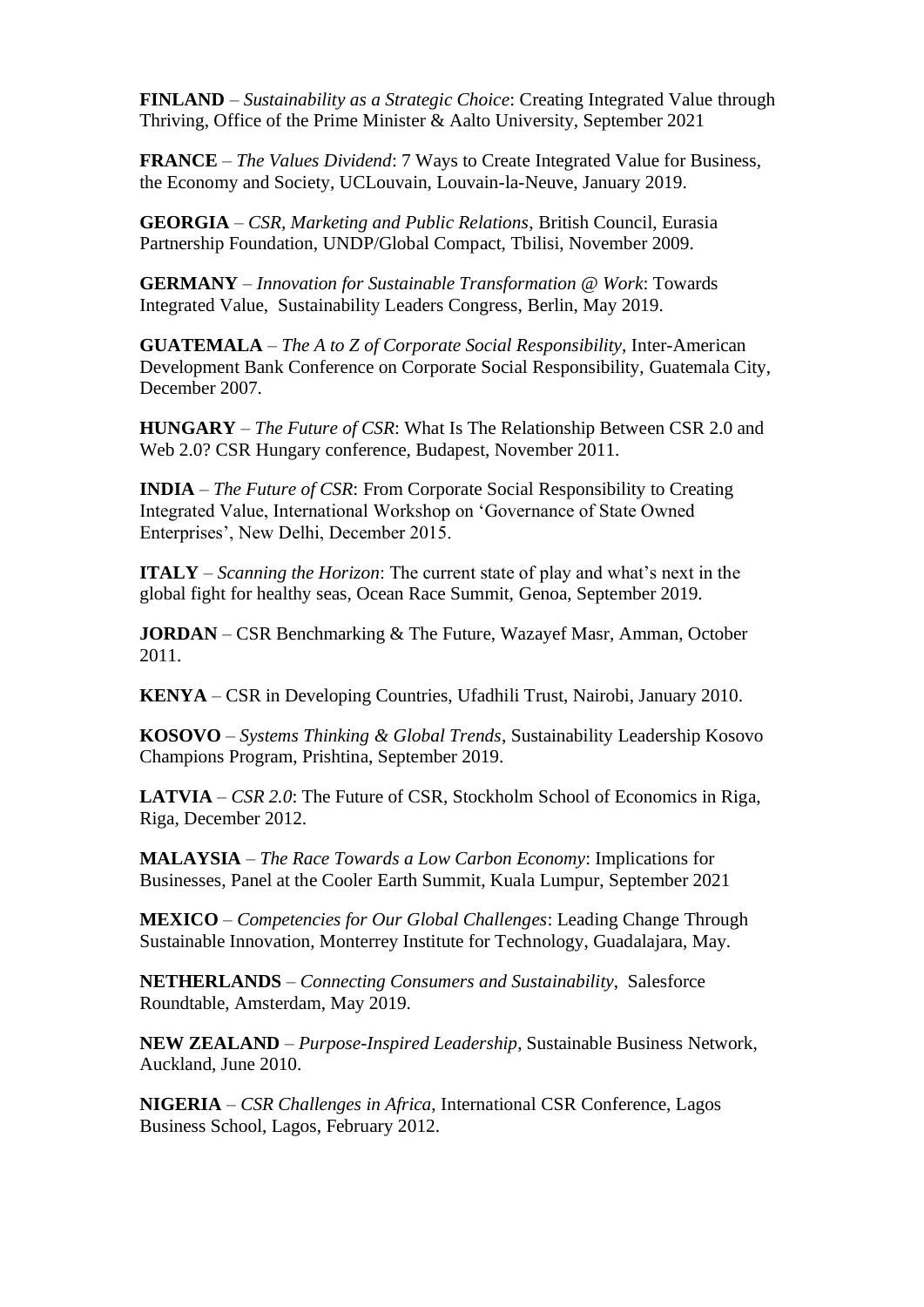**PHILIPPINES** – *Are You Fit for the Future?* Global Trends Towards Integrated Value, Keynote, League of Corporate Foundations CSR Expo, Manilla, July 2017.

**POLAND** – *Creating Integrated Value*: Seven Pathways to Sustainable Transformation and Innovation, UN Global Compact & 3M Poland Sustainability Conference, Wroclaw, October 2019.

**PORTUGAL** – *Sustainable Design, Innovation and Technology*, Sustain Azores, São Miguel, February 2020.

**RUSSIA** – *Creating Integrated Value*: Transforming Corporate Sustainability & Responsibility, DHL 2015 E-Tailing Summit, Moscow, June 2015.

**SINGAPORE** – *Creating Integrated Value*: Beyond CSR and Creating Shared Value, City Developments Limited, Singapore, August 2015.

**SLOVENIA** – *The Ages and Stages of CSR*: Towards CSR 2.0, Ekvilib Inštitut, Bohinj, May 2012.

**SOUTH AFRICA** – *The Disruptors*: Reinventing Business & Society Through Conscious Capitalism, Serious Social Investment Conference 2016, Tshikululu Social Investments and Gordon Institute of Business Science, Johannesburg, April 2016.

**SOUTH KOREA** – Beyond CSR: Are You Fit for the Future? Korea Social Responsibility Institute, Seoul, May 2013.

**SPAIN** – *Digitalization and Integrated Value*, DELMIA Quintiq World Tour, Barcelona, November 2019

**SRI LANKA** – *Making CSR Part of Your Company's DNA*, CEO Forum, CSR Sri Lanka, Colombo, April 2015.

**SWEDEN** – Sustainable Development & CSR, Stockholm School of Economics, Stockholm, November 2016.

**SWITZERLAND** – *Five Strategies for Future Fitness*, Lorange Institute of Business Zurich, March 2013.

**TANZANIA** – Corporate Social Responsibility in South Africa in the Ten Years Since Democracy, International Academy for African Business & Development (IAABD) Annual Conference, Dar Es Salaam, April 2004.

**THAILAND** – *Innovation for the Future Fitness*, Sasin School of Management, Bangkok, November 2019.

**TURKEY** – *Corporate Governance and Competitiveness*, 3rd International Corporate Governance, Istanbul, January 2010.

**UAE** – Closing the Loop, Masdar City, Abu Dhabi, UAE, December 2018.

**UK** – *The Future of Electric Vehicles*: Context Setting, BusinessCar & E.ON Roundtable, London, October 2019.